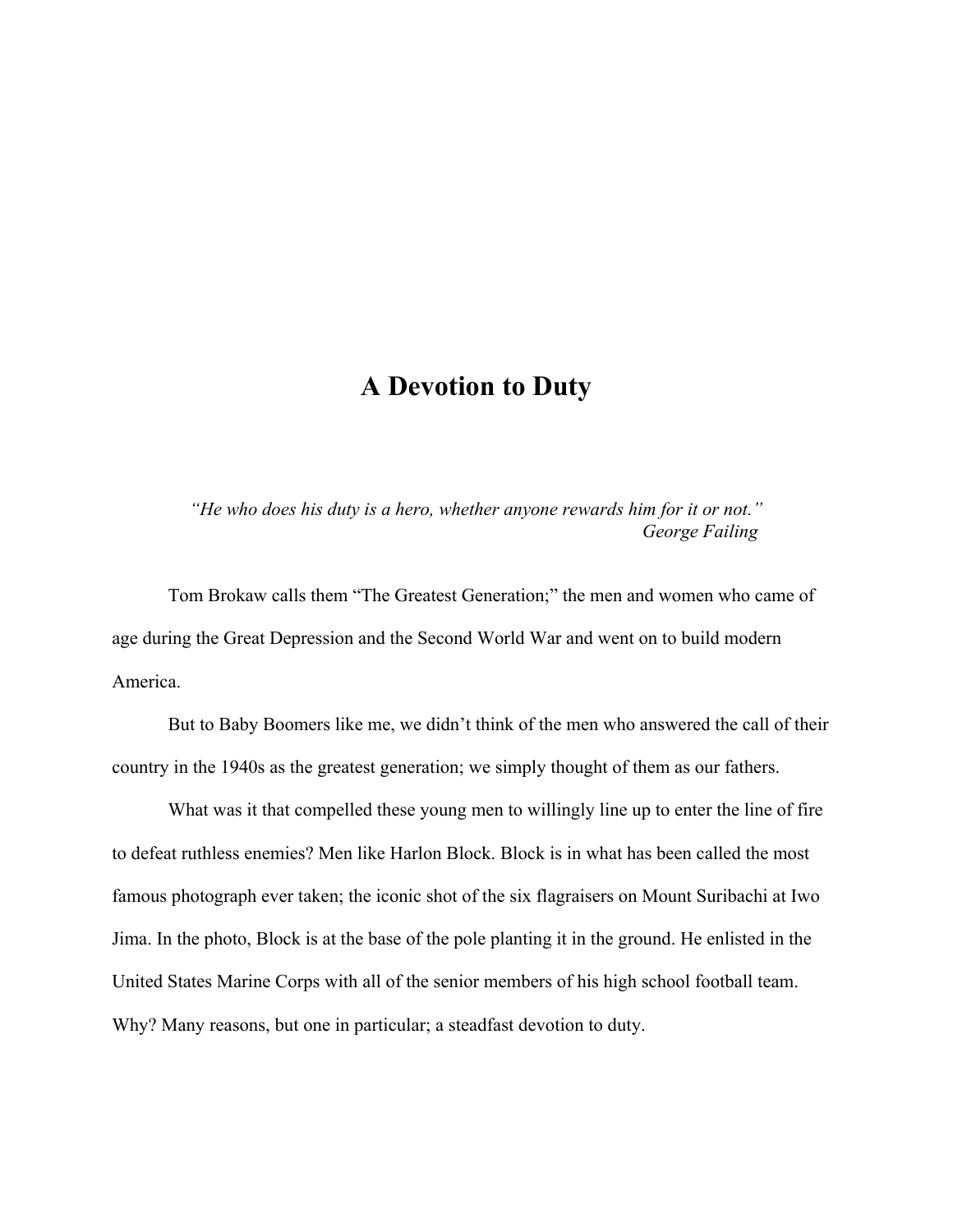These men were rugged, self-reliant, yet, surprisingly reticent. They rarely spoke of what happened "over there." Seldom revealing and never broadcasting their individual roles or collective victories in this ugly war. This attitude is epitomized by John Bradley, also one of the six "flagraisers." (He is the second man from the right in the flagraisers photo.)

Bradley's son, James, author of *Flags of our Fathers*, said this about his father in a speech commemorating the event in 2000 at the 55<sup>th</sup> Anniversary of the Battle of Iwo Jima: "So there's my dad in the tallest bronze monument in the world, but that's about all we knew growing up. He wouldn't talk about Iwo Jima; he would always change the subject…My father had kept his heroism a secret from his wife, from his family, and his community for half a century."

When our men came home from World War II they never looked back. Instead, they looked forward, to the future, and stuffed the memories of war so deep in the recesses of their minds that you couldn't distinguish a hero from a non-participant. Now, these men turned their attention from raising flags to raising families and shaping a great nation.

My father was a member of "the greatest generation," although he would scoff at this inflated label. He too, volunteered to serve in the United States Marine Corps and his tour of duty included stints at Pearl Harbor shortly after the surprise attack, followed by brief stops at Guam, Saipan, Tinian, Eniwetok, and Kwajalein before engaging the enemy at Iwo Jima. Here he would fight on this tiny pork chop-shaped island until the flag was raised and victory secured.

So, what is it then that makes America great? Many things but none more than an intense devotion to duty and a willingness to risk your life to keep others free. In his speech at the 55<sup>th</sup> Anniversary of the Battle of Iwo Jima, Bradley struck this compelling comparison: "This was

2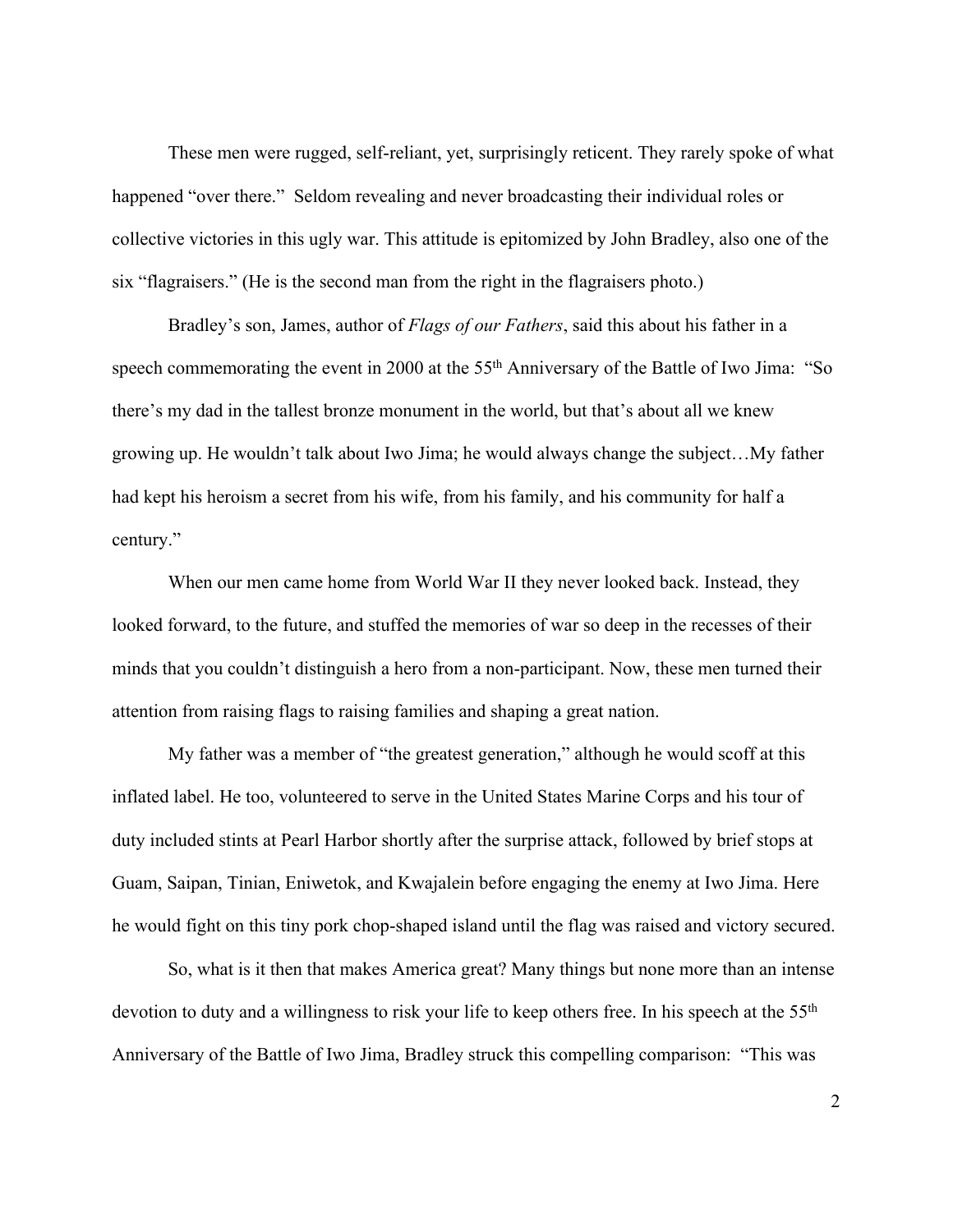America's Battle. What else can you call a battle that in one day had more casualties than two and a half months at Guadalcanal? Normandy was terrible, but at the end of one day, at the end of 24 hours, you and I could have had a tea party on the beaches of Normandy. It was completely safe. Boys died on the beaches of Iwo Jima—on the beaches---for two weeks."

When the war ended in 1945, my father was honorably discharged and continued his college education previously interrupted by the war. He graduated with a Bachelor's degree in finance in 1947 from Northwestern University. In 1948, he married my mother and by 1950 would have the first of six children over a 10-year span. I was the third born and growing up in the 1960s I watched many television shows glorifying the war. Invariably, my siblings and I nagged my father to tell us about his role in this conflict. He wouldn't bite.

He dodged all our questions; even the ones designed to make him a hero. And he dismissed the Bronze Star we found buried in the bottom drawer of his dresser.

"They had a few left over after the war so they gave one to me as a souvenir," he said. It wasn't until I was an adult with children of my own that my then 95-year old grandmother set the record straight. Late one August evening, she dug out a letter of commendation for bravery in the line of duty at Iwo Jima. My father nonchalantly enclosed it in a Christmas card he mailed her in 1944. He never mentioned the letter in the Christmas greeting he scrawled inside the card.

In 2008, at 88, he died after a five-year battle with Alzheimer's. After all these years, I remained curious about the details behind the Bronze Star so, at my sister Mary's urging, I picked up the phone last year and called a man who shared a foxhole with my father in Iwo Jima. His nickname was Ski and he became my father's closest friend during the war. Ski would later stand up for my father in his wedding. Ski had met me only once as a young boy so I wondered

3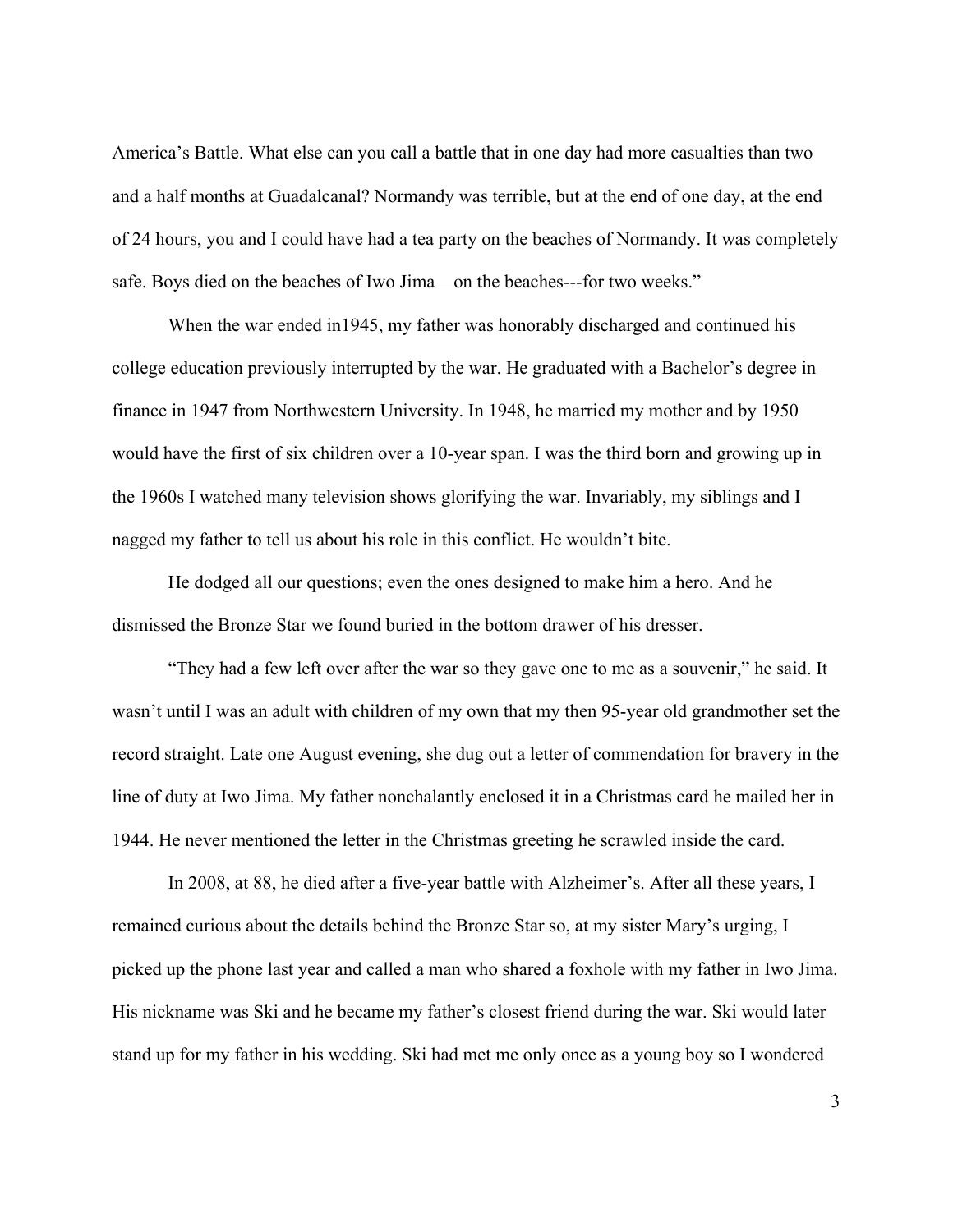how this 91-year old man would respond to my phone call seven decades after the war. I had one advantage. I was named after my father so he would immediately recognize my name and hopefully talking to me would be the next best thing to speaking to my father again.

Ski was delighted to hear from me and warmly answered my questions about my father with joy, gentleness and grace.

"How did my father feel about being in this war?" I began.

"He simply accepted it," Ski replied. "He used to say, 'There's a war going on and we're in it. That's just the way it is.'"

"Did you have any close calls?"

"An enemy shell exploded on the edge of our foxhole late one night. For some reason the shrapnel exploded away from us. Had it exploded toward us we would have died together that night."

"My father had a Bronze Star in his drawer since 1945 can you tell me how he earned it?"

Ski paused. I waited for his answer. "We both earned one," he said quietly. "And I don't remember how we earned it exactly."

"You don't remember?"

"No, but it doesn't matter."

I pressed him. "Why doesn't it matter?"

"Because at the time we both said we earned it for the same reason."

"What reason?"

"We used to say, 'we earned it for doing our jobs.' We were there to do a job. We did it. The war ended and we came home. That's it."